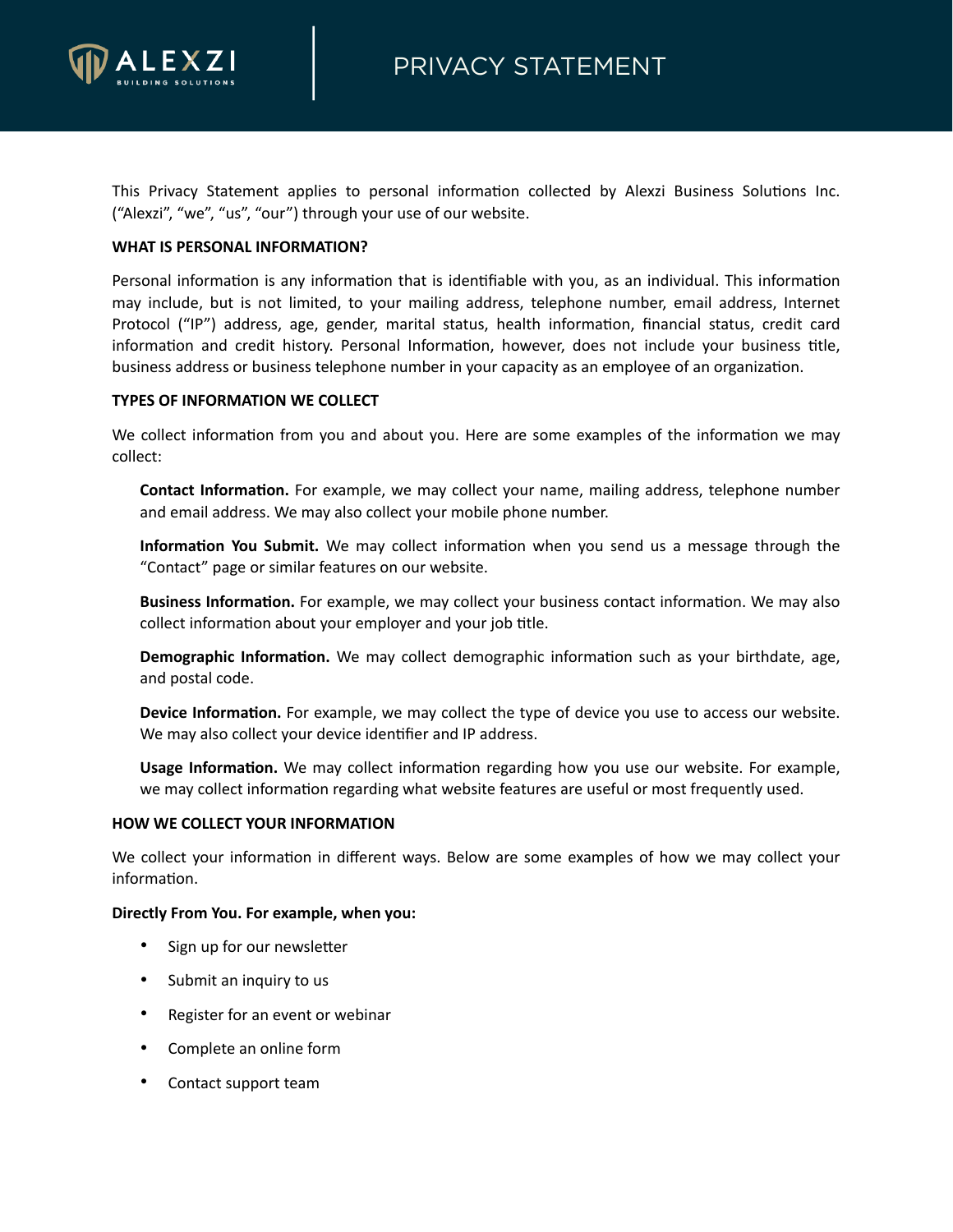- Interact with our social media pages
- Otherwise interact with us

### **Passively. For example, when you:**

- Visit and navigate our website on any device.
- Enable location-based features on our website.
- Click on a sponsored link or third-party advertisement.
- We may also collect information about users over time and across different websites, apps, and devices when you use our website.

**From Third-Parties.** We may receive information about you from other sources. For example, this may include receiving information from**:**

- Our business partners, including online advertising networks and analytics vendors.
- Social media sites, including Facebook, LinkedIn and Instagram.
- Your contacts or friends who provide your information to us because they think you may be interested in our services.
- Companies that provide information to supplement what we already know about you, including data aggregators. Certain third-parties might link your name or email address to other information they have collected. That might include online usage information.

### **By Combining Information.** For example, we may:

- Combine information that we collect offline with information we collect through our website.
- Combine information we collect about you from the different devices you use to access our website.
- Combine information we get from third-parties with information we already have about you.

### **HOW WE USE YOUR INFORMATION**

We process your personal information for the following purposes:

**To Run And Improve Our Website and Business**. We may use your information to make our website and business better. We may also use your information to provide you with information about our business.

**To Provide Client Support.** This includes responding to client support requests.

**To Respond to Your Requests or Questions.** This may include responding to your feedback.

**To Communicate With You.** We may communicate with you about your account or our relationship. We may also contact you about this Privacy Statement or our website terms of use.

**For Marketing Purposes.** We may provide you with information about our company and our business initiatives. This includes using your information to personalize your experience on our website and with our services.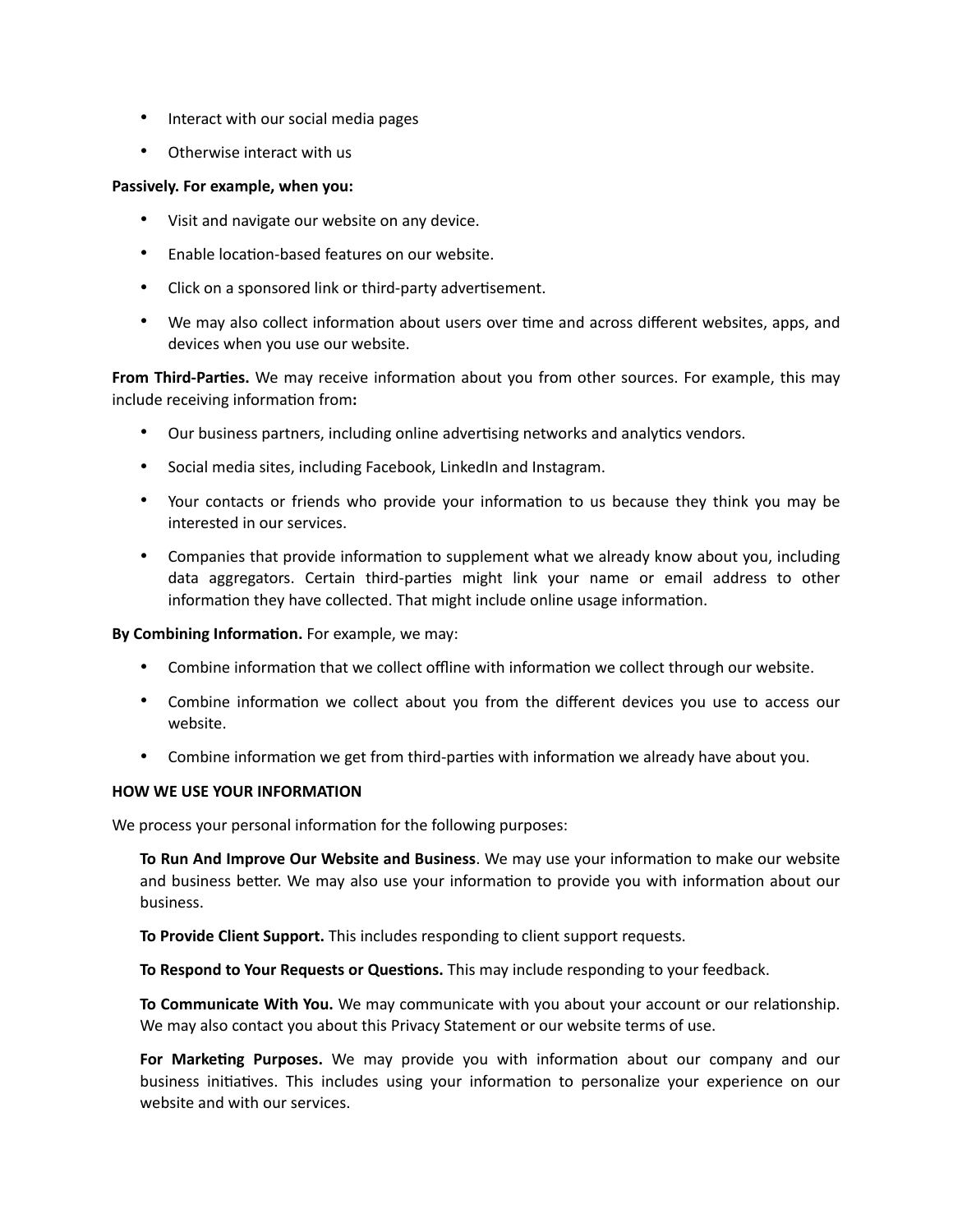**For Administrative Purposes.** This includes using your information for accounting, record keeping, backup, and administrative purposes.

**For Security Purposes**. This could include protecting our company and clients who use our services. It may also include protecting our website.

# **As Otherwise Permitted By Law or As We May Notify You**.

### **HOW WE SHARE YOUR INFORMATION**

We may share your information in the following ways:

**Internally.** We may share your information with our parent, subsidiary, and affiliate entities.

**With Any Successors to All or Part of Our Business.** For example, if we merge with, acquire or are acquired, or sell part of our business to another entity. This may include an asset sale, corporate reorganization or other change of control.

**To Comply With the Law or To Protect Ourselves.** For example, this could include providing information to our legal counsel in response to a court order or subpoena. It could also include sharing information if a government agency or investigatory body requests. We might share information when we are investigating a potential fraud.

Your personal information that we collect may be processed outside of Canada by third-party software that we use. As a result, your personal information may be accessible to law enforcement and regulatory authorities in accordance with the following jurisdictions' laws:

| <b>United States of America</b> |
|---------------------------------|
| Israel                          |
| Ireland                         |
| Japan                           |

### **SECURITY OF YOUR PERSONAL INFORMATION**

The security of your personal information is important to us. We protect personal information using physical, technological and organizational safeguards. We regularly review our practices to ensure they align with reasonable industry practices appropriate to the level of sensitivity to safeguard personal information against loss or theft, unauthorized access, alteration or disclosure. However, no method of transmission over the Internet, or method of electronic storage, is completely secure; as such, despite our safeguards and protocols, we cannot fully guarantee the security of your personal information and you should always exercise caution when disclosing personal information over the Internet.

# **RETENTION AND DESTRUCTION OF YOUR PERSONAL INFORMATION**

We generally keep personal information for only as long as it is needed to accomplish the purposes for which it was collected, or as needed for authorized or legitimate purposes. More specifically, we retain personal information as long as necessary for the fulfillment of the identified purposes for its collection or as otherwise necessary to comply with applicable laws or protect our interests. When personal information is no longer necessary or relevant for the identified purposes, or is required to be retained by applicable laws, we will take steps to have it deleted, destroyed, erased, aggregated or made